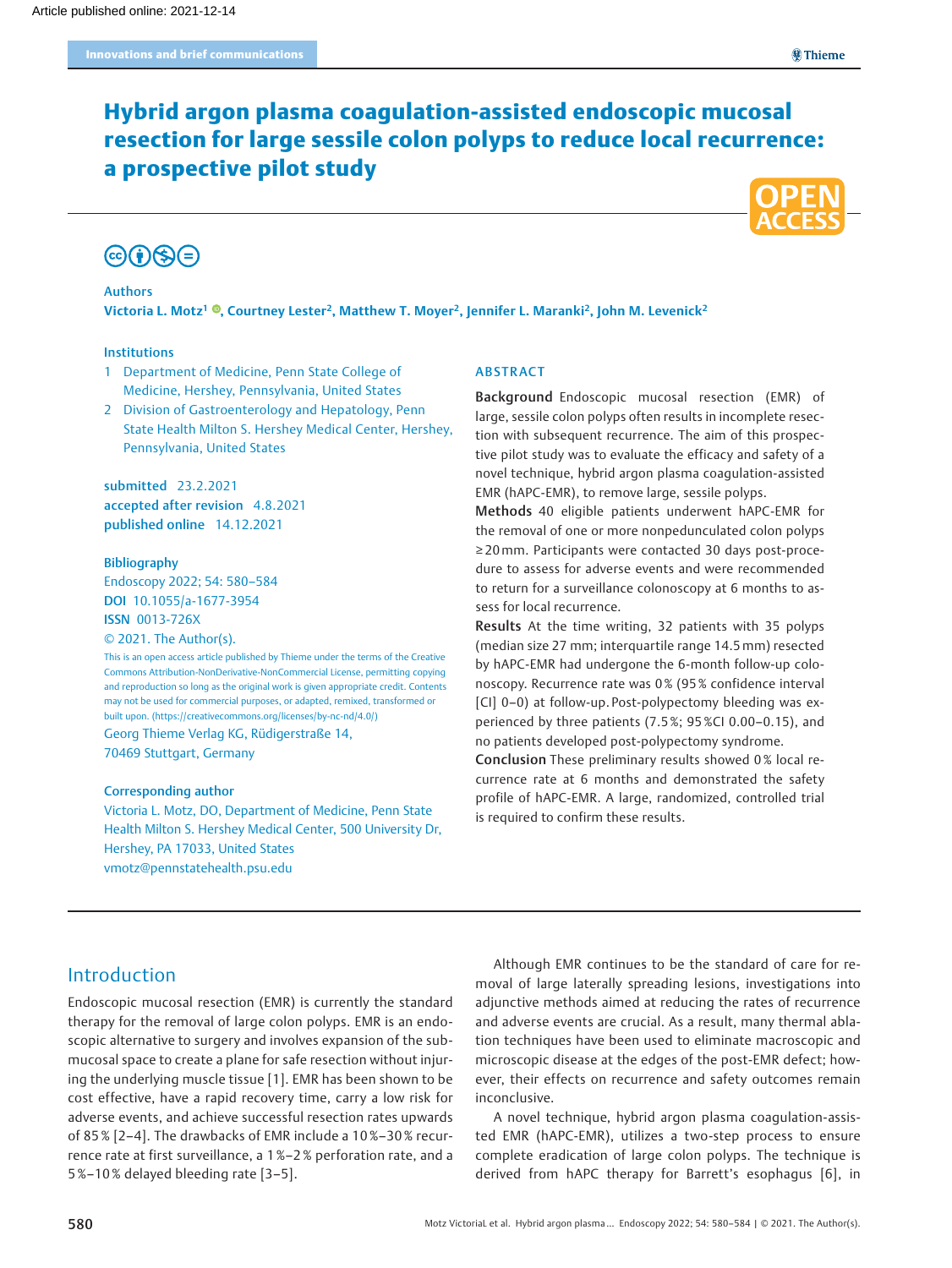

▶ Fig. 1 The hybrid argon plasma coagulation-assisted endoscopic mucosal resection (hAPC-EMR) technique for removal of colon polyps. a Cecal polyp. b Cecal polyp after the first needleless injection prior to EMR. c The resection area after EMR and the second needleless injection, and prior to APC of the edges and base. d The resected area after hAPC of the edges and base.

which the bed of previously treated areas is reinjected and retreated. Needleless injection with the hAPC catheter allows for a reliable lift or fluid cushion between the mucosa and muscularis propria in the submucosa, and avoids any extramural injection that can hinder resection [7, 8]. Following complete resection of the colon polyp, the submucosa undergoes repeat needleless injection, followed by APC of both the edges and base of the defect.

No prospective studies published to date have evaluated the efficacy and safety of hAPC-EMR as the initial resection technique for removal of large colon polyps. We hypothesize that the microscopic remnant disease that leads to high rates of recurrence after EMR may actually lie at the base of the lesion as well as at its edges, and that treating both the base and edges of the defect with hAPC will reduce recurrence. In the present report, we describe a prospective, single-center pilot study aimed at assessing the recurrence rate and safety of this novel hAPC-EMR technique.

# Methods

## Study design

This was a prospective, single-center, pilot study assessing the recurrence rate and safety of hAPC-EMR for the removal of large sessile colonic polyps. The study was approved by the Penn State College of Medicine/Penn State Health Institutional Review Board. All authors had access to the raw study data, and reviewed and approved the final manuscript.

## Patients and lesions

Patients were considered eligible for inclusion in the study if they met the following criteria: age > 18 to < 89 years, with at least one large (≥ 20mm) nonpedunculated polyp, and ability to provide informed consent. Patients were excluded from the study if they had any of the following: biopsy-proven invasive carcinoma, pedunculated polyps (Paris classification type Ip or Isp), ulcerated depressed lesions (Paris classification type III), lesions meeting Narrow-band imaging (NBI) International Colorectal Endoscopic (NICE) classification type 3 criteria, inflammatory bowel disease, poor general health (American Society of Anesthesiologists class > 3), coagulopathy (international normalized ratio > 1.5 or platelets < 10), poor bowel preparation, target sign or perforation during initial EMR, need for endoscopic submucosal dissection or complete resection prior to APC, or patients who were pregnant and/or breastfeeding.

Consent and basic demographic details were obtained by the principal investigator or research coordinator in the preprocedure area prior to bringing the patient to the endoscopy room. Patients were informed that the colonoscopy procedure would take place even if they chose not to participate in the voluntary research study.

### Procedure

All study colonoscopies were performed by two experienced therapeutic endoscopists using Olympus 190 high definition colonoscopes with digital chromoendoscopy capability (Olympus, Tokyo, Japan). Before the endoscopy procedure, patients underwent a standard split-dose bowel preparation. During the procedure, each polyp was identified using conventional colonoscopic views, and polyp characteristics were recorded in the electronic endoscopy recording system. White-light imaging and NBI with near focus were used to evaluate the morphology of each polyp according to the Paris classification [9] and to assess for submucosal invasion based on NICE classification criteria [10].

After identification and evaluation of the polyp for inclusion in the study ( $\triangleright$  Fig. 1a), each eligible polyp underwent needleless injection in order to lift the polyp away from the muscularis propria (► Fig. 1b). The injectate was either a colloid mixture (half sodium chloride 0.9 % + half hetastarch) or sodium chloride 0.9 % alone, according to endoscopist preference. Polyps were resected using an electrocautery snare until complete resection was achieved (▶Fig. 1c). Following complete resection, the submucosal defect was visualized with white light and NBI before being reinjected with the same injectate solution to allow the base to be lifted. The polypectomy base and peripheral edges were then thermally ablated using hAPC with a flow of  $0.8$  L/min and 40 watts ( $\triangleright$  Fig. 1 d).

All polyp tissue was retrieved for histopathological evaluation. The resection base was closed using endoscopic clips according to the endoscopist's usual practice; however, by the end of the trial, only polyps in the cecum and ascending colon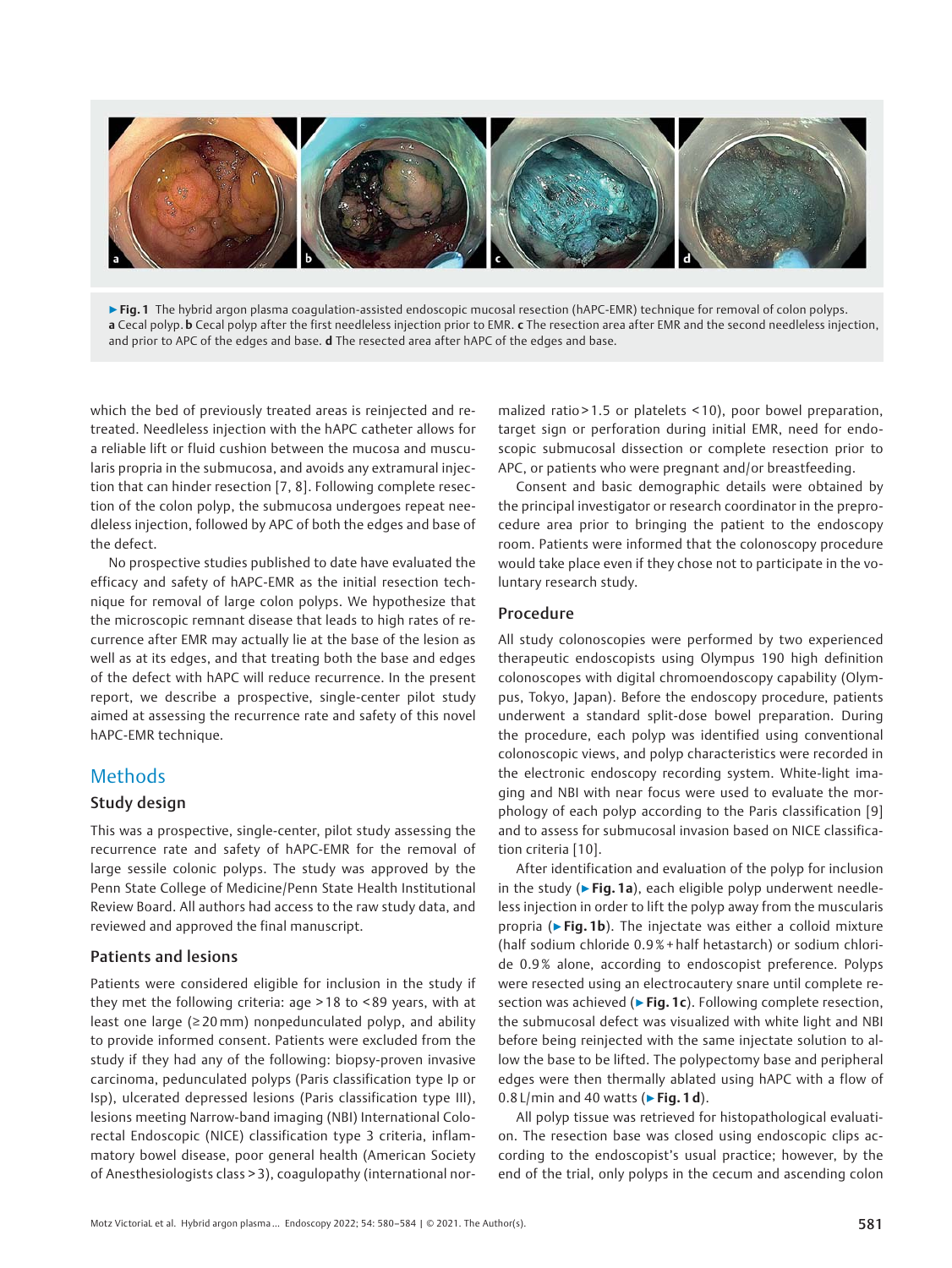were closed based on evidence from the CLIP randomized controlled trial (RCT) [11]. Patients were monitored continuously throughout the procedure, as is standard of care during any routine colonoscopy, and monitored for any adverse events in the recovery room prior to discharge.

#### Standardized surveillance protocol

At 30 days following the initial resection, the research coordinator telephoned each patient to assess for any signs of post-procedural adverse events such as post-polypectomy bleeding (PPB) and post-polypectomy syndrome (PPS). Approximately 6 months after the initial resection, patients underwent a surveillance colonoscopy. The site of the previous resection was identified using the polypectomy scar or previous tattoo, and targeted biopsy was performed. All biopsy specimens were sent for histopathological evaluation to confirm the absence of microscopic recurrent disease at follow-up.

### Study end points

The primary end point of the study was the local recurrence rate at the 6-month surveillance colonoscopy. Secondary study end points included rates of PPS and PPB. PPS was defined as colonic wall injury from electrocoagulation that induced a transmural burn and localized peritoneal inflammation without radiographic imaging evidence of perforation [12]. Patients with PPS were identified by presentation of fever, leukocytosis, and/or abdominal pain within 1 week of colonoscopy. PPB was recorded as either immediate or delayed bleeding. Delayed PPB was defined as bleeding occurring within hours to 30 days post-procedure. Patients with delayed PPB presented with signs or symptoms of hematochezia, acute blood loss anemia, hemodynamic instability, and/or end-organ damage [13].

### Statistical analysis

Statistical analysis was performed using SAS software version 9.4 (SAS Institute Inc., Cary, North Carolina, USA). Descriptive statistics were calculated for patient demographic details and polyp characteristics. Recurrence at 6 months and adverse events were described using frequencies.

Study data were collected and managed using Research Electronic Data Capture (REDCap) electronic data capture tools hosted at the Penn State Health Milton S. Hershey Medical Center and College of Medicine [14, 15]. REDCap is a secure, webbased software platform designed to support data capture for research studies.

## Results

## Patient demographics and polyp characteristics

A total of 40 patients with 44 eligible polyps were included in the study. Enrolled patients were mostly male (62.5 %) with a mean age of 64.6 (SD 7.8) years. Included polyps had a median size of 27mm (interquartile range 14.5 mm) and were located in the ascending colon (cecum to the hepatic flexure; 65.9 %), the transverse colon (to the splenic flexure; 22.7 %), and the descending colon (11.4 %). The majority of patients (82.5 %) had endoscopic clips placed following hAPC treatment. Patho-

| $\blacktriangleright$ Table 1 Patient characteristics. |
|--------------------------------------------------------|
|                                                        |

|                                           | $n = 40$                |  |
|-------------------------------------------|-------------------------|--|
| Sex, n (%)                                |                         |  |
| Female<br>٠                               | 15(37.5)                |  |
| Male                                      | 25(62.5)                |  |
| Age, mean (SD) [range]                    | 64.6 (7.8) [50.0-78.0]  |  |
| BMI, mean (SD) [range] <sup>1</sup>       | $31.2(6.9)$ [21.0–48.0] |  |
| Race, n (%)                               |                         |  |
| <b>Black or African American</b>          | 4(10.0)                 |  |
| White                                     | 36(90.0)                |  |
| Ethnicity, n (%)                          |                         |  |
| Hispanic or Latino<br>٠                   | $\overline{0}$          |  |
| Not Hispanic or Latino                    | 40 (100)                |  |
| ASA class, n (%)                          |                         |  |
| - 1                                       | 1(2.5)                  |  |
| $\mathbf{H}$                              | 18(45.0)                |  |
| III                                       | 21(52.5)                |  |
| Comorbid conditions, $n$ (%) <sup>2</sup> |                         |  |
| Hypertension<br>٠                         | 33 (82.5)               |  |
| Coronary artery disease                   | 13(32.5)                |  |
| Stroke or TIA<br>۰                        | 2(5.0)                  |  |
| COPD                                      | 6(15.0)                 |  |
| Diabetes mellitus<br>٠                    | 13(32.5)                |  |
| Chronic kidney disease<br>٠               | 6(15.0)                 |  |
| Other                                     | 15(37.5)                |  |
| No comorbid conditions                    | 3(7.5)                  |  |
| Received endoscopic clipping, n (%)       |                         |  |
| Yes                                       | 33 (82.5)               |  |
| <b>No</b>                                 | 7(17.5)                 |  |

BMI, body mass index; ASA, American Society of Anesthesiologists; TIA, transient ischemic attack; COPD, chronic obstructive pulmonary disease; DM, diabetes mellitus.

<sup>1</sup> BMI available for 37 patients.

<sup>2</sup> Comorbid conditions are not mutually exclusive.

logical analysis of the 44 polyps showed tubular adenomas (68.2 %) or sessile serrated polyps (22.7 %). Additional patient demographic details and polyp characteristics are shown in ▶ Table 1 and ▶ Table 2, respectively.

#### Primary outcome

At the time of writing, 32 patients (80 %) with 35 treated study polyps (79.5 %) completed the 6-month follow-up colonoscopy. Three patients were lost to follow-up, one patient withdrew for personal reasons, and four patients were still waiting for their colonoscopies to be rescheduled due to the COVID-19 pandemic. At follow-up, all 35 prior resection sites could be identi-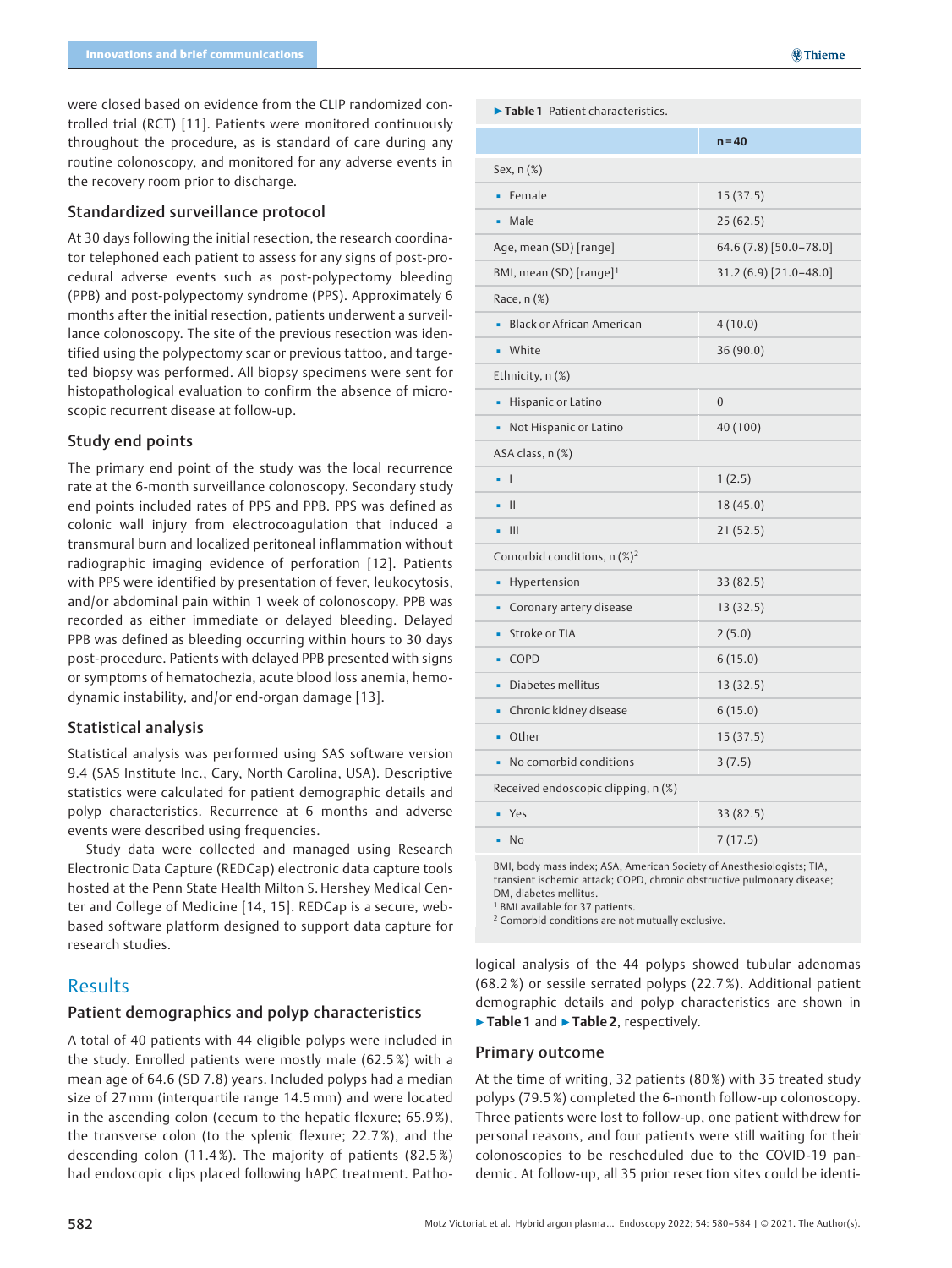| Table 2 Polyp characteristics.                                                                                                     |                         |
|------------------------------------------------------------------------------------------------------------------------------------|-------------------------|
|                                                                                                                                    | $n = 44$                |
| Size, mean (SD) [range], mm                                                                                                        | 35.2 (12.6) [20.0-75.0] |
| Location, $n$ $(\%)$                                                                                                               |                         |
| Cecum to hepatic flexure                                                                                                           | 29(65.9)                |
| Transverse colon to splenic flexure<br>٠                                                                                           | 10(22.7)                |
| Descending colon to rectum<br>×,                                                                                                   | 5(11.4)                 |
| Paris classification, n (%)                                                                                                        | 29(65.9)                |
| Is or Is + IIa or Is + IIc                                                                                                         | 14(31.8)                |
| $\frac{1}{2}$ lla or $\frac{1}{2}$ + $\frac{1}{2}$ + $\frac{1}{2}$ + $\frac{1}{2}$ + $\frac{1}{2}$ + $\frac{1}{2}$ + $\frac{1}{2}$ | 26 (59.1)               |
| I <sub>1</sub><br>٠                                                                                                                | 3(6.8)                  |
| $\prod$ C<br>×,                                                                                                                    | 1(2.3)                  |
| Surface, n (%)                                                                                                                     |                         |
| Granular                                                                                                                           | 28(63.6)                |
| Nongranular                                                                                                                        | 2(4.6)                  |
| Mixed<br>٠                                                                                                                         | 11(25.0)                |
| Serrated appearance<br>٠                                                                                                           | 3(6.8)                  |
| Adequacy of lift, n (%)                                                                                                            |                         |
| Complete                                                                                                                           | 31(70.4)                |
| Partial                                                                                                                            | 11(25.0)                |
| None<br>٠                                                                                                                          | 2(4.6)                  |
| Pathology, n (%)                                                                                                                   |                         |
| Tubular adenoma                                                                                                                    | 30(68.2)                |
| Sessile serrated lesion                                                                                                            | 10(22.7)                |
| Tubular adenoma with high grade dys-<br>٠<br>plasia                                                                                | 2(4.5)                  |
| Tubulovillous adenoma                                                                                                              | 2(4.5)                  |

fied using standard colonoscopic views, and none showed evidence of visible or biopsy-proven recurrence.

### Secondary outcome

Delayed PPB following the initial resection was experienced by three patients (7.5 %; 95%CI 0.00–0.15). Each case required hospital admission for at least 1 day. One patient underwent an additional endoscopy with endoscopic clipping of a transverse colon ulcer, and one patient underwent colonoscopy with hemostatic spray for a bleeding vessel. No patients required blood transfusion and no patients experienced PPS.

# **Discussion**

EMR is the established gold standard for removal of large laterally spreading lesions > 20mm. The associated complication rate is relatively low, and previous studies have shown that EMR results in reduced rates of mortality, morbidity, and costs compared with surgical resection [5, 16, 17]. However, EMR alone has a high recurrence rate of up to 30% at 6 months, which is its main limitation. Routine surveillance has been shown to be effective at treating recurrence, although it is very burdensome for patients, increases morbidity rates, and was not found to be cost effective in previous reports [3,18]. In the present study, adherence to the surveillance colonoscopy at 6 months was low due to scheduling issues surrounding the SARS-CoV-2 outbreak. Therefore, based on decreased followup rates alone, it is becoming increasingly important to augment EMR to improve efficacy and reduce recurrence so that routine surveillance is required less frequently.

This prospective, single-arm, data-collection study assessing recurrence 6 months following hAPC-EMR resulted in a 0 % local recurrence rate. Our study serves as a proof-of-concept pilot study suggesting that hAPC-EMR appears to offer a reduction in lesion recurrence rates when compared with conventional EMR technique, which has been used over the past 10 years. Secondary end points assessing PPB and PPS following hAPC-EMR revealed incidences of 7.5 % and 0 %, respectively, which are similar to rates seen with standard EMR [19]. While these results are attractive and suggest a reduction in recurrence using this technique, a larger RCT comparing hAPC-EMR with other ablative strategies, such as snare tip soft coagulation, will be required before definitive conclusions can be drawn.

We believe that the promising results shown with this technique are largely due to the needleless injection and hAPC application. Needleless injection allows for lifting of both the initial lesion and the post-polypectomy site without extramural injection. The second lift may be the critical step because it allows for safe ablation of the microscopic tissues thought to be the precursor of recurrent disease by preventing thermal injury from reaching the muscularis propria. Both the needleless injection and second lift offer added protection to the muscularis propria tissues and may help to reduce rates of PPB and PPS, as was suggested by our data. In addition, we believe that application of hAPC to both the base and edges of the post-polypectomy site may contribute to the reduced rate of recurrence seen in this study. Although there are increased costs associated with hAPC therapy, we believe that preventing recurrence is key in continuing to increase the value of EMR; doing so prevents additional endoscopy and further limits the need for endoscopic submucosal dissection and surgery.

### Limitations

The present study has several notable limitations. The small sample size and nonrandomized, noncontrolled design limit our ability to draw major conclusions from the results. The protocol was written with the intention of being a pilot study, hence the small sample size. However, the pandemic further decreased the sample size of our primary analysis due to participant withdrawal. In addition, this study was conducted at a single endoscopy center by only two skilled endoscopists. A more robust, multicenter, RCT is needed before more definitive conclusions can be drawn.